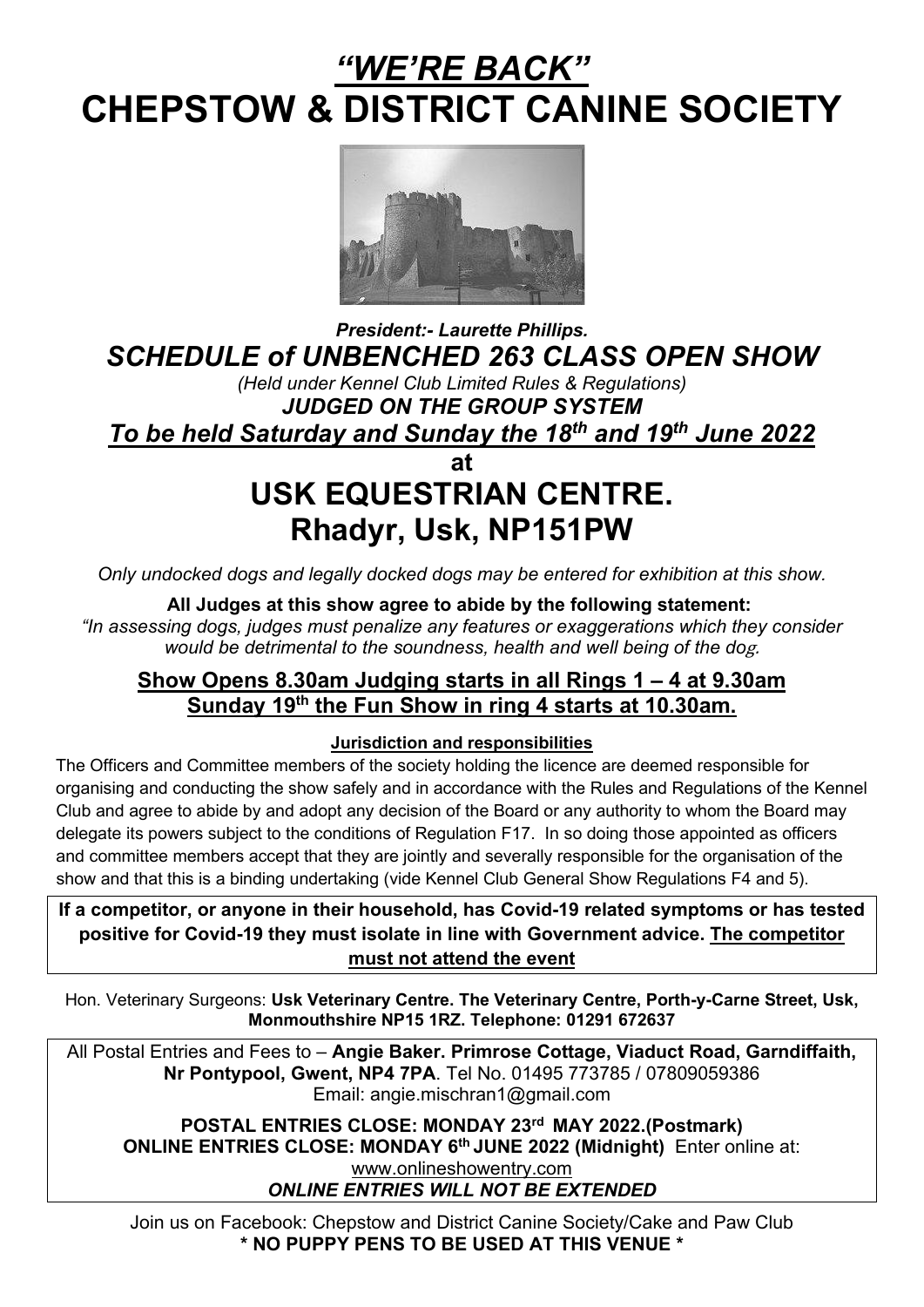## **CHEPSTOW & DISTRICT CANINE SOCIETY**

Hon. Life Members: Linda Cooper, Caron French & Kevin French, Alan Roberts. Committee: Sarah White, Ros Webb, Laurette Phillips, Julie Fricker, Gareth Lawler, Julie Atyeo, Joy Mahoney.

#### **ENTRY FEES**

First Entry per Dog: £6.00 Subsequent entries with same dog: £1.00 per class Handling: £2.00 Per Class Not For Competition: £1.00 per dog (full Details to be included on Entry Form) Prepaid Catalogues: £3.00 (Limited Number on day at £3.50) Membership: Single £1.50, Joint £2.00

*Dishonoured cheques will incur a charge of £10 to the Exhibitor* 

**All donations will be gratefully received and acknowledged in the Show Catalogue** 

**Please Note: Ring numbers will be handed out in the ring by the ring steward.**

#### **PRIZE MONEY**

*Puppy Stakes Class Sponsored by Chepstow and District Canine Society. 1st £5 2nd £3 3rd £2 4th £1 £5 FOR BEST JUNIOR HANDLER IS SPONSORED BY GARETH AND SARAH WHITE (Both days)*

*£5 FOR BEST ADULT HANDLER SPONSORED BY ANGIE AND HAROLD BAKER (Both days)*

**ROSETTES** *B.I.S., R.B.I.S., B.P.I.S., R.B.P.I.S., B.V.I.S. R.B.V.I.S. Groups 1 – 4, Puppy Groups 1 – 4 Best A.V.N.S.C. and Best A.V.N.S.C. Puppy in Group All Bests of Breed & Best Puppy in Breed*

#### *SPONSORS - AGRIA PET INSURANCE LTD Have very kindly donated a GOODY BAG FOR BIS, BPIS AND BVIS*

#### *Snacks and drinks on sale at the venue….Bring your own chairs.*

**ORDER OF JUDGING** *The Officers & Committee reserve the right to alter the order of judging to facilitate the smooth running of the Show.* 

#### *SATURDAY 18TH June 2022.*

**RING 1**: 9.30am – GUNDOGS & GUNDOG GROUP RING 2. 9.30AM – TOYS AND TOY GROUP. ADULT AND CHILD HANDLING **RING 3.** 9.30am – HOUNDS AND HOUND GROUP FOLLOWED BY VARITIES, AND STAKES. RING 4. 9.30 AM – WORKING AND WORKING GROUP.

#### **SUNDAY 19TH JUNE 2022.**

**RING 1**: 9.30am –TERRIERS AND TERRIER GROUP RING 2. 9.30AM – PASTORAL AND PASTORAL GROUP **RING 3.** 9.30am - UTILITY AND UTILITY GROUP, FOLLOWED BY VARITIES, STAKES AND THEN…

#### **BEST IN SHOW WILL FOLLOW COMPLETION OF ALL GROUP JUDGING. B.I.S, R.B.I.S**, **B.P.I.S, R.B.P.I.S, B.V.I.S., R.B.V.I.S.**

(Best Veteran in Show Will Be Awarded from the winners of the AV Veteran Class in each Group) **will now be JUDGED by Gary Hinsley**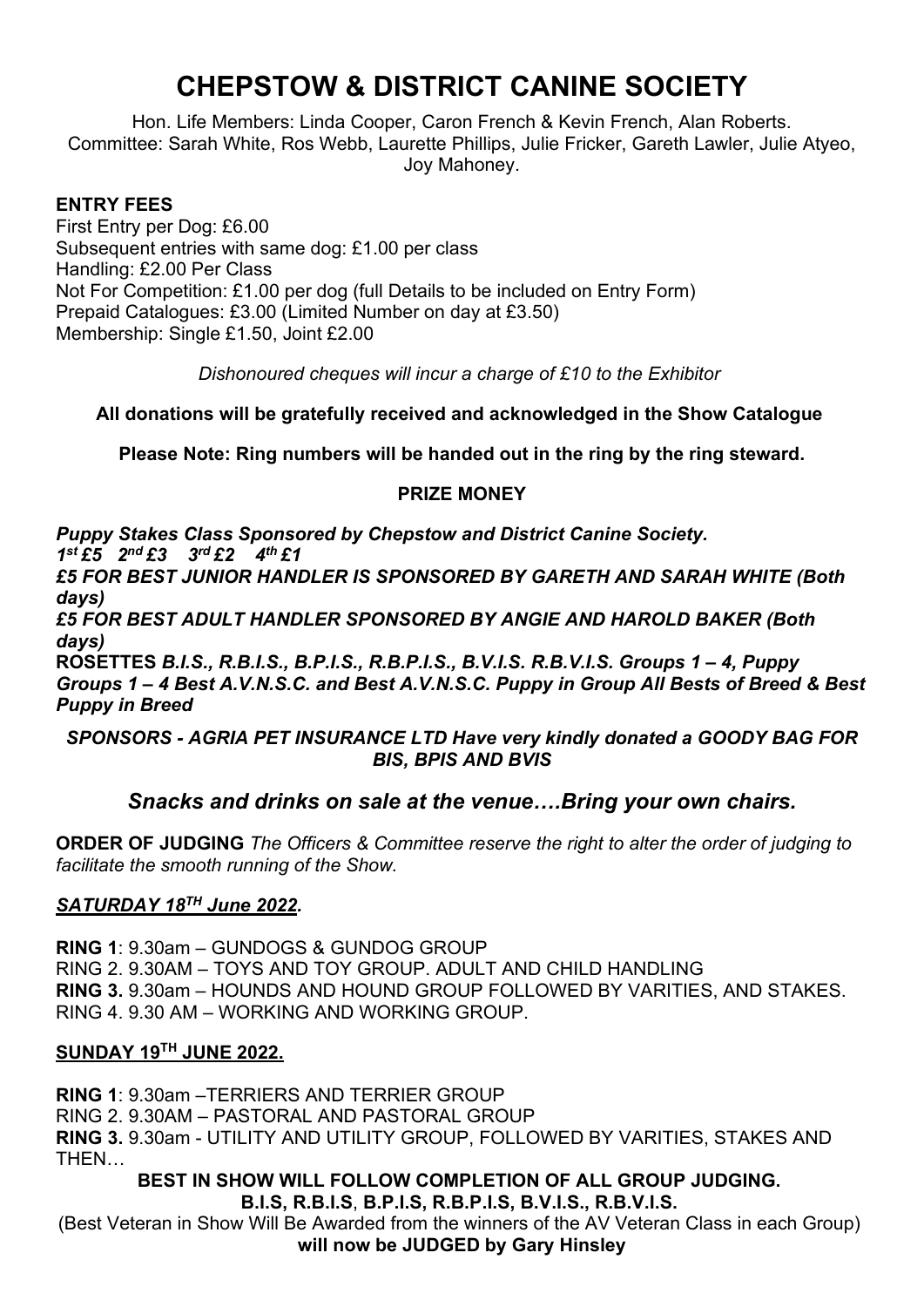## **OUR 2022 LIMIT SHOW**

## **TO BE HELD AT OUR**

## **\* \* \* NEW VENUE \* \* \***

## **GARNDIFFAITH, MILLENIUM HALL,**

## **GARNDIFFAITH, TOP ROAD, NR PONTYPOOL NP4 7LT**

### **ON**

## **SUNDAY 18TH DECEMBER 2022**

#### **IMPORTANT NOTICE Dogs must NOT be left unattended in cars. The Society will take any necessary steps to rescue any dog in distress.**

**Kennel Club Regulations F12 – Dog Fouling & Grooming Waste** A. Any owner, Exhibitor or handler or other person in charge of a dog is required to remove immediately any fouling caused by their dog(s) and/or any grooming waste at any Kennel Club Ltd. licensed venue and within the environs of that event including car and caravan parks and approaches. B. Any organisation holding a Kennel Club Ltd. licensed event is required to provide an adequate number of receptacles for the disposal of such fouling waste. C. The Chalking, Powdering or Spraying (with the exception of water) of exhibits within the precincts of the Show is forbidden.

**Note for Exhibitors** Each exhibitor is responsible for providing their own crate or cage identification and should note that the original exhibit/bench number card, as provided by the Show Society, must not be used for this purpose.

**N.B. Exhibitors of Puppies** Puppies are not eligible to enter AVNSC classes if their breed is scheduled – if there is no puppy class in your scheduled breed you can enter in any breed class, the puppies will then be eligible to compete for Best Puppy in Breed if they are unbeaten by another puppy in their breed. Alternatively, puppies with breed classes but no puppy breed classes may be entered in AV Puppy and, if unbeaten by another puppy, can compete for Best Puppy in Group. Puppies of breeds not scheduled at this show can enter any of the AVNSC classes in their Group and, if unbeaten by another puppy, can compete for AVNSC Puppy in their Group*.* 

**SOFT CRATES** The Kennel Club has drawn attention to the potential health and safety implications concerning the use of soft crates at shows as in its view, they do not offer sufficient protection to dogs. Soft crates left unattended at the ringside are a potential hazard particularly when occupied by large breeds, and it has been known for dogs to become distressed and move soft crates along the floor and also escape. Soft crates should only be used when there is sufficient room available and when they can be safely secured.

**MOBILE PHONES:** Ringside spectators are requested to have their mobile phones switched off during judging, in due consideration for the dogs and handlers.

The Officers & Committee of Chepstow & District Canine Society do not accept responsibility for any products advertised or sold by Stall Holders and/or Trade Stands at this Show. Exhibitors are reminded that products on sale by Stall Holders or Trade Stands for the preparation and grooming of dogs may not meet the requirements of the Kennel Club Regulations for the Preparation of Dogs for Exhibition F(B) 3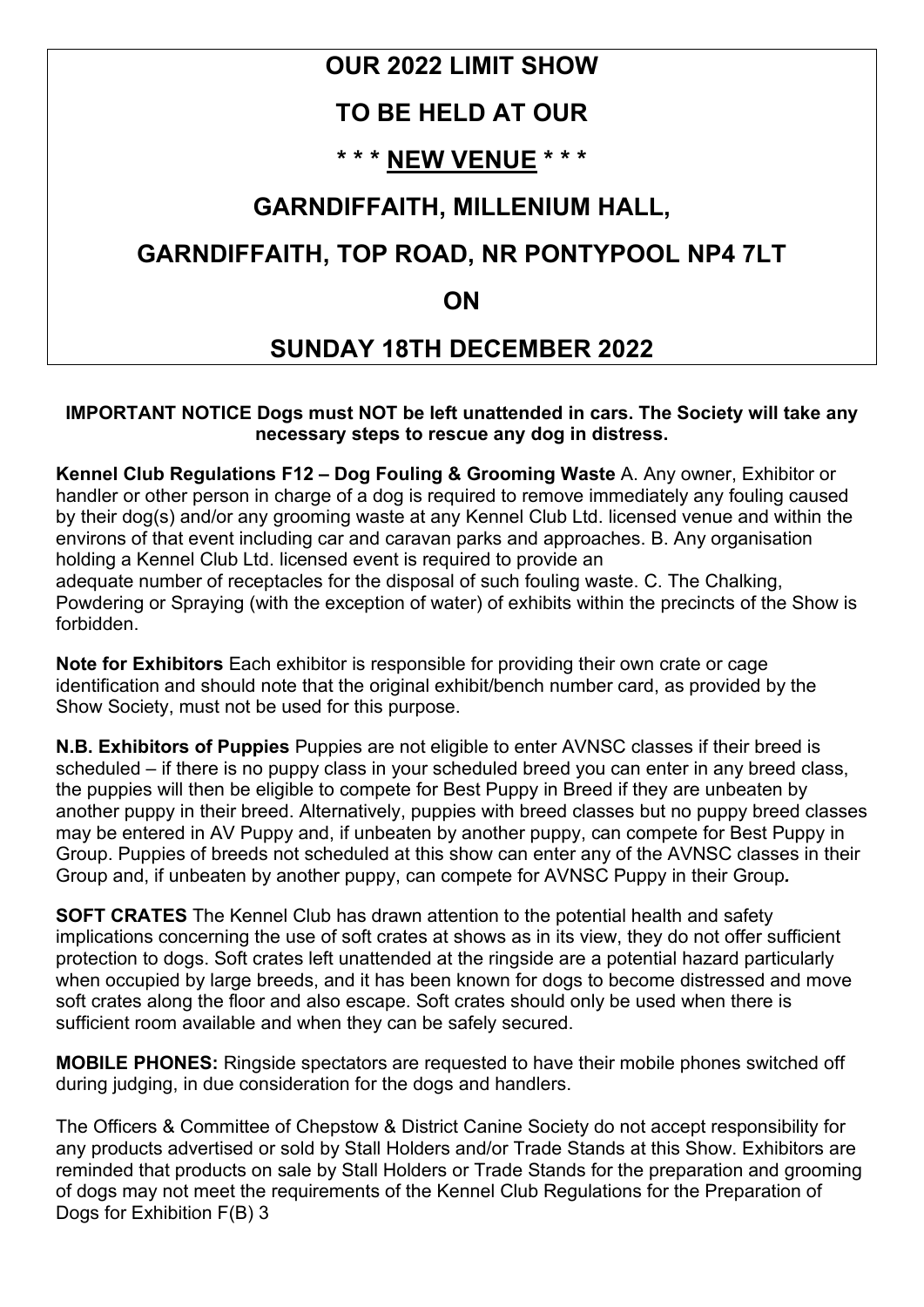Sarah White, Co-Bre



# Give your puppies<br>the best start\*

#### **Free Cover for Pet Owners**

Immediate cover for illness & injury

Up to 5 Weeks Free Insurance

Up to £2,500 cover for death from illness or injury

Up to £1,000 advertising and reward

Up to £4,000 vet fees

#### **Lifetime Cover for Breeders**

Optional Breeding Risks cover for fertility issues, pregnancy complications and newborns.



bet health helpline for ou and new owners

of claims paid

£4.000

Veterinary Fees

cover

Join our Breeder Club today and access the best breeder free cover\*: agriapet.co.uk/D2

"Based on a comparison of products and duration levels with breeder free insurance providers, showing that Agria had the highest and longest level of cover. Terms, conditions and<br>excesses apply. Agria Pet Insurance itdi is

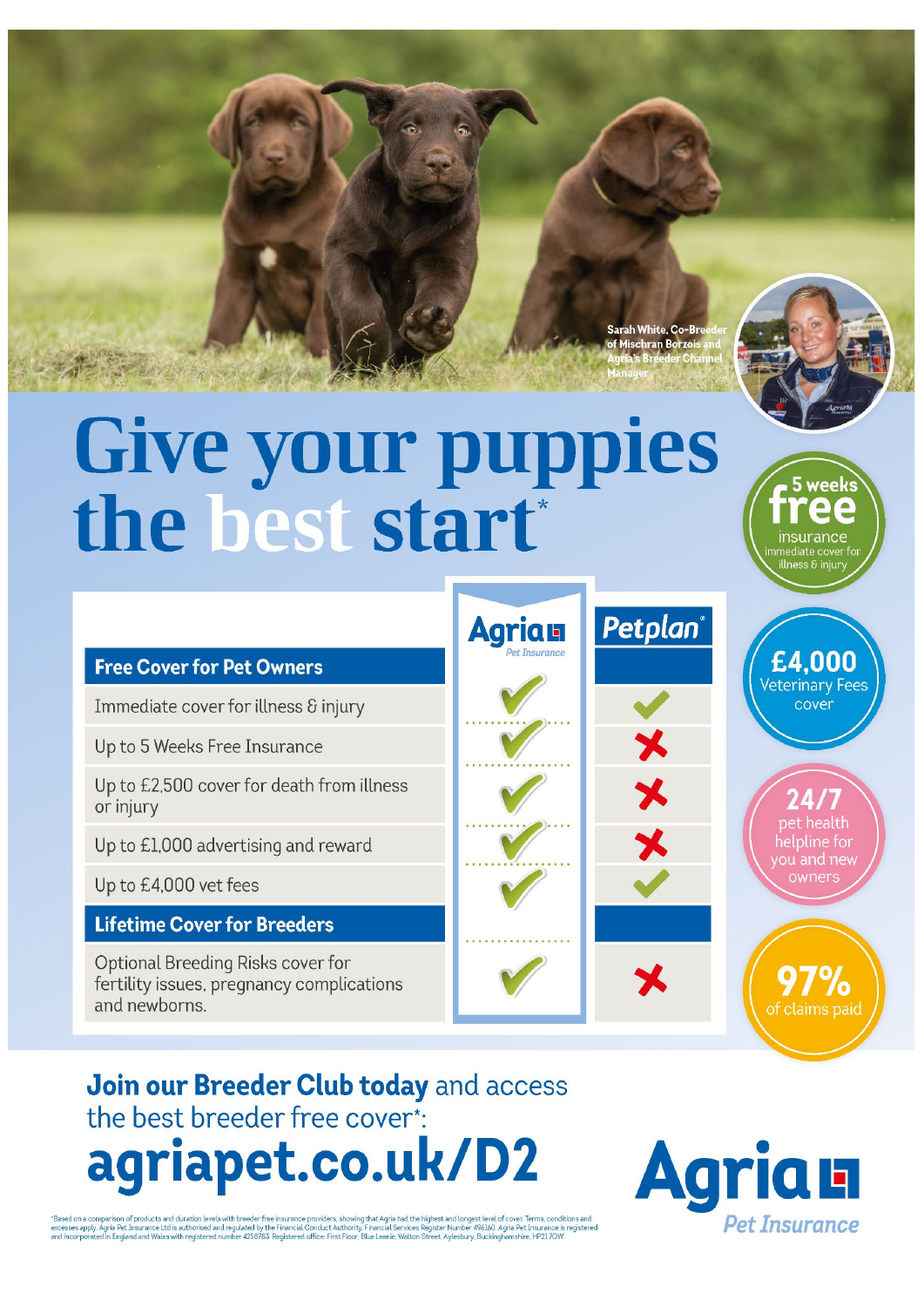#### **Adult Handling Classes**

1st to 3rd in all Adult Handling classes will qualify for the Adult Handling Association Final to be held at Bath General Championship Show 2023

#### **LUNCH WILL BE HELD BETWEEN 12.30PM AND 1.15PM BOTH DAYS ALL RINGS CLOSED BETWEEN THESE TIMES**

#### *DAY ONE SATURDAY 18TH June 2022*

#### **RING 1 – Judging commences 9.30am**

#### **GUNDOG GROUP JUDGE: Graham Hill (Dimland)**

| Gundog A.V. Imported Breed         | 1. Open        |              |                |             |
|------------------------------------|----------------|--------------|----------------|-------------|
| Register                           |                |              |                |             |
| Retriever (Golden)                 | 2.<br>Puppy    | 3.<br>Junior | Graduate<br>4. | 5.<br>Open  |
| <b>English Setter</b>              | Graduate<br>6. | 7.<br>Open   |                |             |
| <b>Irish Setter</b>                | Graduate<br>8. | 9.<br>Open   |                |             |
| <b>Retriever (Flat Coated)</b>     | 10. Puppy      | 11. Junior   | 12. Graduate   | 13. Open    |
| Retriever (Labrador)               | 14. Puppy      | 15. Junior   | 16. Graduate   | 17. Open    |
| <b>Retriever (Nova Scotia Duck</b> | 18. Graduate   | 19. Open     |                |             |
| Tolling)                           |                |              |                |             |
| <b>German Shorthaired Pointer</b>  | 20. Open       |              |                |             |
| Spaniel (Welsh Springer)           | 21. Open       |              |                |             |
| Spaniel (Cocker)                   | 22. Graduate   | 23. Open     |                |             |
| Spaniel (American Cocker)          | 24. Open       |              |                |             |
| Spaniel (English Springer)         | 25. Open       |              |                |             |
| Hungarian Vizsla                   | 26. Open       |              |                |             |
| Pointer                            | 27. Puppy      | 28. Graduate | 29. Open       |             |
| Weimaraner                         | 30. Open       |              |                |             |
| A.V.N.S.C. Gundog                  | 31. Puppy      | 32. Graduate | 33. Open       |             |
| A.V Gundog                         | 34. Puppy      | 35. Graduate | 36. Open       | 37. Veteran |

\* *The Gundog Group will now be judged by Graham Hill followed by the Gundog Puppy Group \** 

#### **RING 2 – Judging commences 9.30am**

#### **TOY GROUP JUDGE: David Long (Arroline)**

#### **Judge. Lorraine Long (Arroline)**

| Chihuahua (Long Coat)      | 42. Puppy | 43 Junior  | 44.Graduate  | 45. Open |
|----------------------------|-----------|------------|--------------|----------|
| l Chihuahua (Smooth Coat). | 46. Puppy | 47. Junior | 48. Graduate | 49. Open |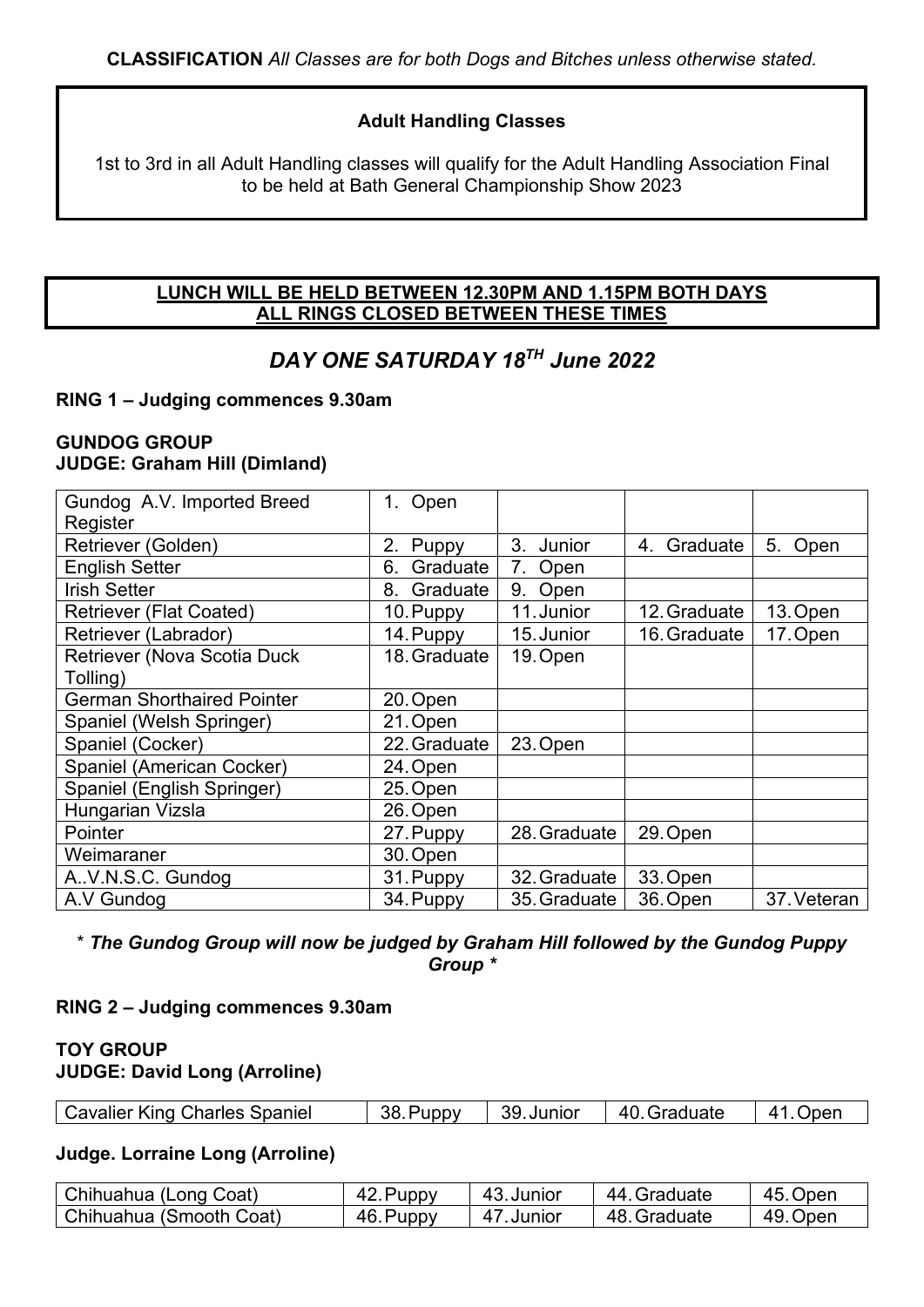#### **Judge. Helen Long. (Arroline)**

| Toy A.V. Imported Breed Register | 50. Open     |              |              |             |
|----------------------------------|--------------|--------------|--------------|-------------|
| <b>Chinese Crested</b>           | 51. Graduate | 52. Open     |              |             |
| <b>Griffon Bruxellois</b>        | 53. Open     |              |              |             |
| Japanese Chin                    | 54. Open     |              |              |             |
| <b>King Charles Spaniel</b>      | 55. Open     |              |              |             |
| <b>Miniature Pinscher</b>        | 56. Junior   | 57. Graduate | 58. Open     |             |
| Papillion                        | 59. Open     |              |              |             |
| Pug                              | 60. Puppy    | 61. Junior   | 62. Graduate | 63. Open    |
| <b>Yorkshire Terrier</b>         | 64. Graduate | 65. Open     |              |             |
| A.V.N.S.C. Toy                   | 66. Puppy    | 67. Junior   | 68. Graduate | 69. Open    |
| A.V. Toy                         | 70. Puppy    | 71. Graduate | 72. Open     | 73. Veteran |

#### \* *The Toy Group will now be judged by Helen Long followed by the Toy Puppy Group \**

#### **Judge . David Long (Arroline)**

| Junior Handling                                                                                                                                   | 74.6-11 years  | 75.12-16 years       |
|---------------------------------------------------------------------------------------------------------------------------------------------------|----------------|----------------------|
| <b>Adult Handling</b><br>1st to 3rd will qualify for the Adult Handling<br>Association Final to be held at Bath General<br>Championship Show 2023 | 76.17-34 years | 77.35 years and over |

#### **RING 3 – Judging commences 9.30am**

#### **HOUND GROUP JUDGE: Pat Pask (Baronglen)**

| Hound A.V. Import Breed | 78. Open             |                  |                  |              |
|-------------------------|----------------------|------------------|------------------|--------------|
| Register                |                      |                  |                  |              |
| Whippet                 | 79. Puppy            | 80. Junior       | 81. Graduate     | 82. Limit    |
|                         | 83. Open Dog         | 84. Open Bitch   |                  |              |
| Afghan Hound            | 85. Graduate         | 86. Open         |                  |              |
| Basenji                 | 87. Open             |                  |                  |              |
| <b>Beagle</b>           | 88. Junior           | 89. Graduate     | 90. Open         |              |
| <b>Borzoi</b>           | 91. Puppy            | 92. Junior       | 93. Graduate     | 94. Open     |
| Dachshund (Long Haired) | 95. Graduate         | 96. Open         |                  |              |
| Dachshund (Miniature    | 97. Graduate         | 98. Open         |                  |              |
| Long Haired)            |                      |                  |                  |              |
| Dachshund (Smooth       | 99. Junior           | Graduate<br>100. | 101.<br>Open     |              |
| Haired)                 |                      |                  |                  |              |
| Dachshund (Miniature    | 102.<br>Junior       | Graduate<br>103. | 104.<br>Open     |              |
| Smooth Haired)          |                      |                  |                  |              |
| Deerhound               | 105.<br>Open         |                  |                  |              |
| <b>Ibizan Hound</b>     | 106.<br>Open         |                  |                  |              |
| Norwegian Elkhound      | 107.<br>Open         |                  |                  |              |
| Portuguese Podengo      | 108.<br>Open         |                  |                  |              |
| A.V.N.S.C. Hound        | 109.<br>Puppy        | 110.<br>Junior   | 111.<br>Graduate | 112. Open    |
| A.V. Hound              | 113.<br><b>Puppy</b> | 114.<br>Graduate | 115.<br>Open     | 116. Veteran |

*\* The Hound Group will now be judged by Pat Pask followed by the Hound Puppy Group \**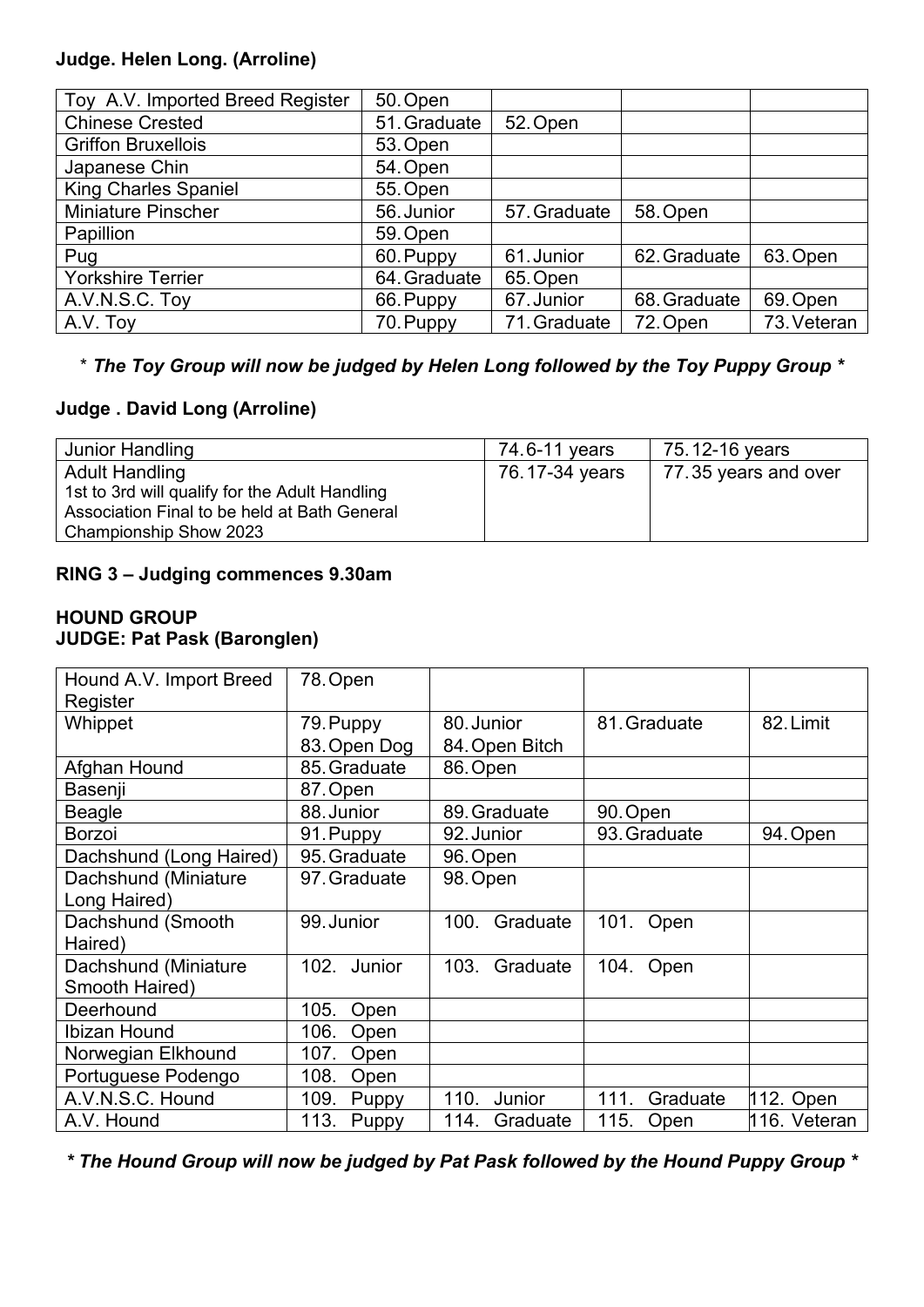| A.V. Brace                                         | 117.<br>Open  |
|----------------------------------------------------|---------------|
| A.V. Bred by Exhibitor                             | 118.<br>Open  |
| A.V. Crufts 2022 Qualified                         | 119. Open     |
| A.V. Not bred by Exhibitor                         | 120.<br>Open  |
| A.V. Puppy Stakes (1st £5, 2nd £3, 3rd £2, 4th £1) | 121.<br>Puppy |

#### **WORKING GROUP**

#### **RING 4- Judging commences 9.30am**

#### **Judge Angela E Anderson (Cherubini)**

|  | Alaskan<br>Malamute | unnv | 1 ຕ ຕ<br>lunior<br>JUL. | 12 $\Delta$<br>Graduate | 125<br>)nen<br>$\sim$ |
|--|---------------------|------|-------------------------|-------------------------|-----------------------|
|--|---------------------|------|-------------------------|-------------------------|-----------------------|

#### **Judge Pushpinder S Mangat (Nehrani)**

| Doberman                  | 126. Puppy       | 127.<br>Junior               | Graduate<br>128. | 129.<br>Open |
|---------------------------|------------------|------------------------------|------------------|--------------|
| <b>Giant Schnauzer</b>    | 130. Open        |                              |                  |              |
| <b>Great Dane</b>         | 131.<br>Graduate | 132.<br>Open                 |                  |              |
| <b>Neapolitan Mastiff</b> | 133. Junior      | 134.<br>Graduate             | 135. Open        |              |
| Newfoundland              | 136. Junior      | Graduate<br>137 <sub>1</sub> | 138.<br>Open     |              |
| Rottweiler                | 139.<br>Junior   | 140.<br>Graduate             | 141<br>Open      |              |

#### **Judge Avril Roper (Tokosha)**

| Working AV Import     |      | 142. Open   |               |               |      |         |
|-----------------------|------|-------------|---------------|---------------|------|---------|
| <b>Breed Register</b> |      |             |               |               |      |         |
| <b>Boxer</b>          |      | 143. Open   |               |               |      |         |
| <b>Bullmastiff</b>    | 144. | Graduate    | 145. Open     |               |      |         |
| Siberian Husky        |      | 146. Junior | 147. Graduate | 148. Open     |      |         |
| A.V.N.S.C. Working    | 149. | Puppy       | 150. Junior   | 151. Graduate | 152. | Open    |
| A.V. Working          |      | 153. Puppy  | 154. Graduate | 155. Open     | 156. | Veteran |

\* *The Working Group will now be judged by Avril Roper followed by the Working Puppy Group \**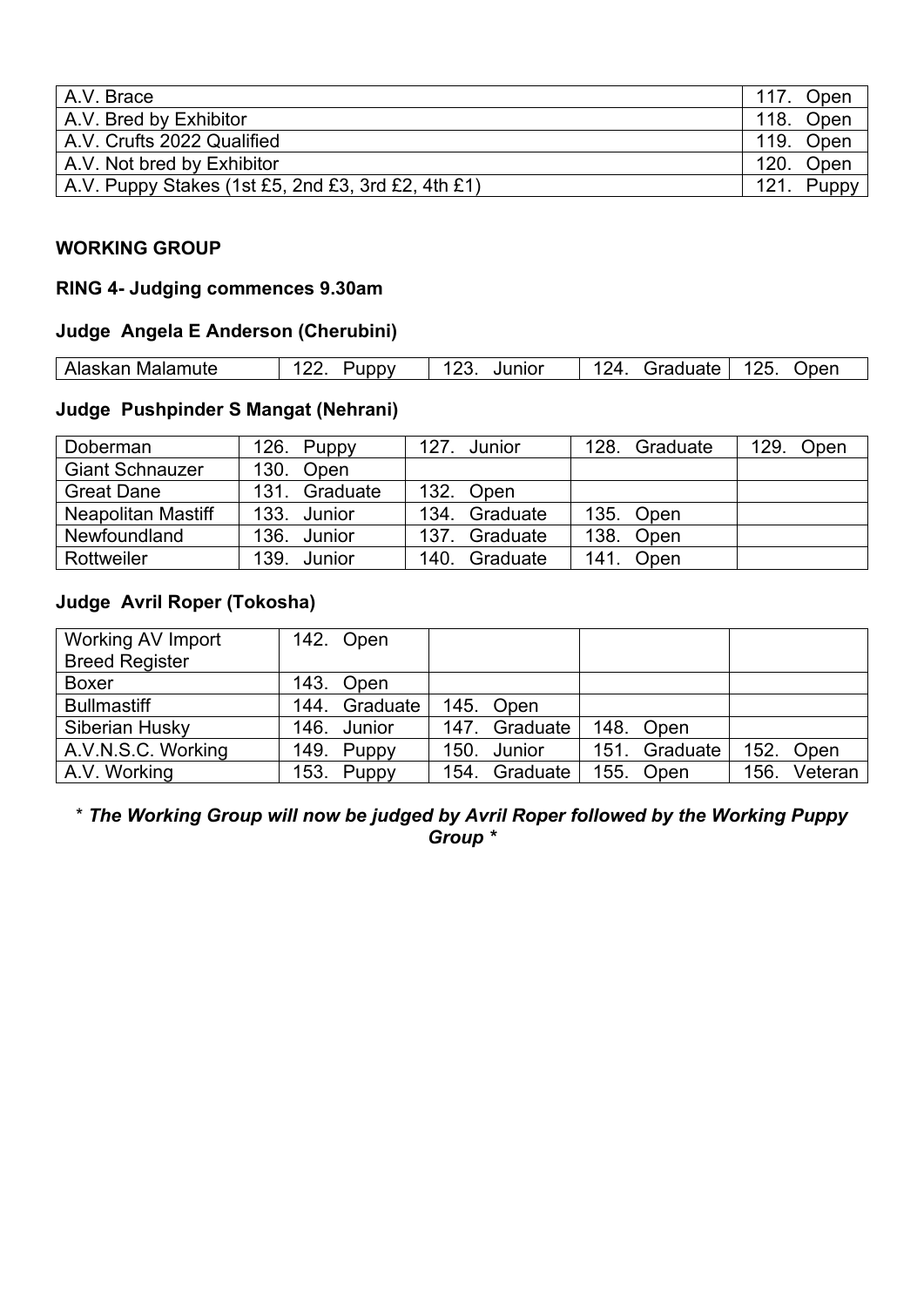#### **LUNCH WILL BE HELD BETWEEN 12.30PM AND 1.15PM BOTH DAYS ALL RINGS CLOSED BETWEEN THESE TIMES**

#### *DAY TWO SUNDAY 19TH June 2022*

#### **RING 1 JUDGING COMMENCE 9.30AM**

#### **TERRIER GROUP JUDGE: FAYE GARDNER (LABRASTAF)**

| Staffordshire Bull | 157.         | 158    | 159.     | 160  |
|--------------------|--------------|--------|----------|------|
| Ferrier            | <b>Puppy</b> | Junior | Graduate | )nen |
|                    |              |        |          |      |

#### **JUDGE ALISON HINSLEY (TIGERBULL)**

| <b>Terrier AV Import Breed</b> |      | 161. Open     |      |           |      |           |      |         |
|--------------------------------|------|---------------|------|-----------|------|-----------|------|---------|
| Register                       |      |               |      |           |      |           |      |         |
| <b>Border Terrier</b>          |      | 162. Junior   | 163. | Graduate  |      | 164. Open |      |         |
| <b>Bull Terrier</b>            | 165. | Graduate      | 166. | Open      |      |           |      |         |
| Fox Terrier (Smooth)           | 167. | Junior        | 168. | Graduate  |      | 169. Open |      |         |
| Fox Terrier (Wire)             | 170. | Graduate      |      | 171. Open |      |           |      |         |
| <b>Jack Russell Terrier</b>    | 172. | Graduate      | 173. | Open      |      |           |      |         |
| <b>Scottish Terrier</b>        |      | 174. Graduate |      | 175. Open |      |           |      |         |
| <b>Welsh Terrier</b>           | 176. | Open          |      |           |      |           |      |         |
| A.V.N.S.C. Terrier             | 177. | Puppy         | 178. | Junior    | 179. | Graduate  | 180. | Open    |
| A.V. Terrier                   | 181. | Puppy         | 182. | Graduate  | 183. | Open      | 184. | Veteran |

#### \* *The Terrier Group will now be judged by Alison Hinsley followed by the Terrier Puppy Group \**

#### **JUDGE: FAYE GARDNER (LABRASTAF)**

| Junior Handling                                | 185. 6-11 years  | 186. 12-16 years       |
|------------------------------------------------|------------------|------------------------|
| <b>Adult Handling</b>                          | 187. 17-34 years | 188. 35 years and over |
| 1st to 3rd will qualify for the Adult Handling |                  |                        |
| Association Final to be held at Bath General   |                  |                        |
| Championship Show 2023                         |                  |                        |

#### **RING 2 JUDGING COMMENCE 9.30AM**

#### *P***ASTORAL GROUP JUDGE: MALINDA THOMAS (SHIMANI)**

| Pastoral AV Import          |      | 189. Open |      |          |      |      |  |
|-----------------------------|------|-----------|------|----------|------|------|--|
| <b>Breed Register</b>       |      |           |      |          |      |      |  |
| <b>Australian Shepherd</b>  | 190. | Open      |      |          |      |      |  |
| <b>Border Collie</b>        | 191. | Graduate  | 192. | Open     |      |      |  |
| Collie (Smooth)             | 193. | Graduate  | 194. | Open     |      |      |  |
| Collie (Rough)              | 195. | Graduate  | 196. | Open     |      |      |  |
| <b>German Shepherd Dog</b>  | 197. | Graduate  | 198. | Open     |      |      |  |
| <b>Old English Sheepdog</b> | 199. | Graduate  | 200. | Open     |      |      |  |
| Pyrenean Mountain Dog       | 201. | Open      |      |          |      |      |  |
| <b>Pyrenean Sheepdog</b>    | 202. | Open      |      |          |      |      |  |
| (Long Haired)               |      |           |      |          |      |      |  |
| Samoyed                     | 203. | Junior    | 204. | Graduate | 205. | Open |  |
| <b>Shetland Sheepdog</b>    | 206. | Graduate  | 207. | Open     |      |      |  |
| <b>Swedish Vallhund</b>     | 208. | Graduate  | 209. | Open     |      |      |  |
| Welsh Corgi (Cardigan)      | 210. | Graduate  | 211. | Open     |      |      |  |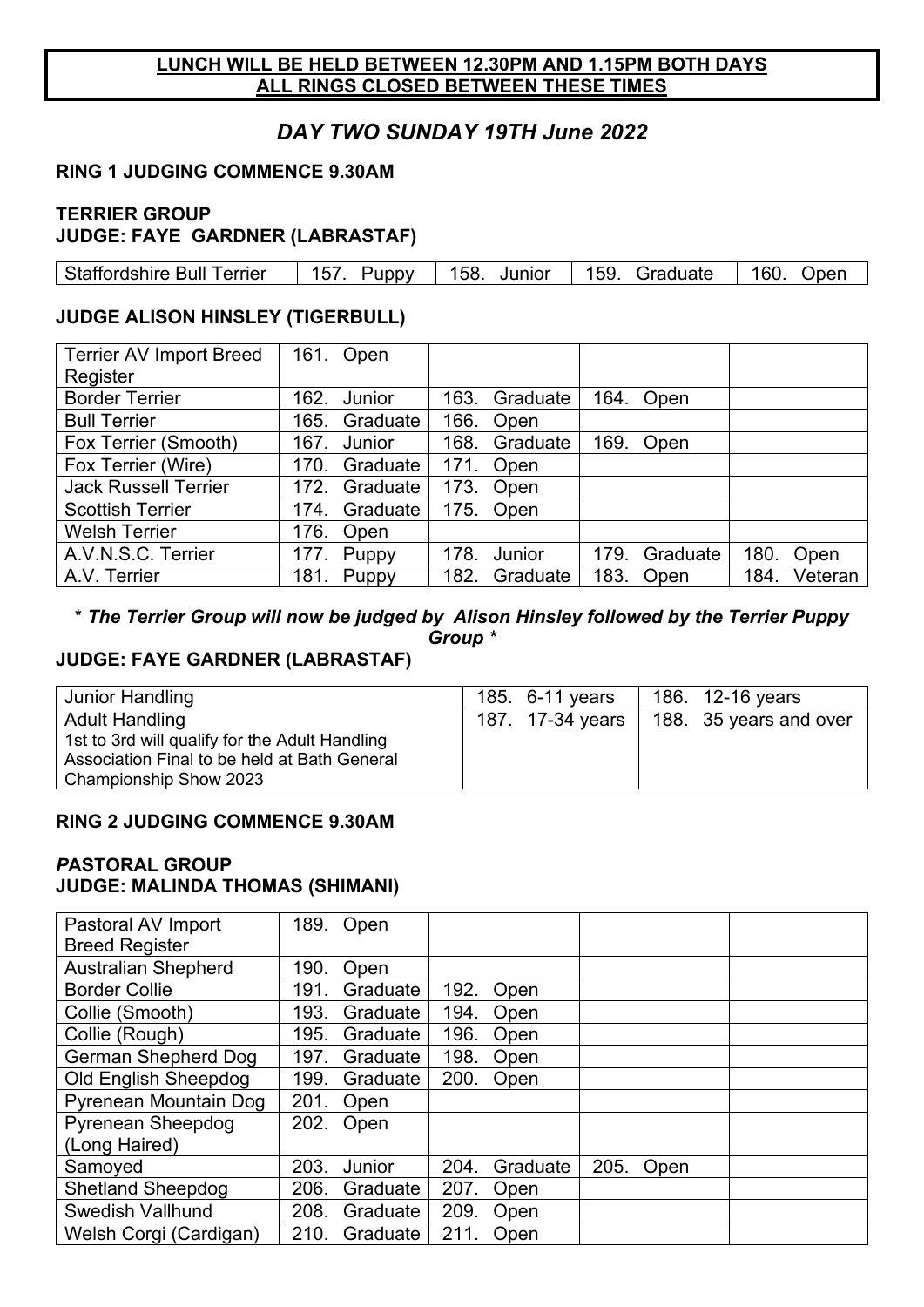| Welsh Corgi (Pembroke)   212. Junior |            | 213. Graduate   214. Open |                           |                 |
|--------------------------------------|------------|---------------------------|---------------------------|-----------------|
| A.V.N.S.C. Pastoral                  | 215. Puppy | 216. Junior               | 217. Graduate   218. Open |                 |
| A.V. Pastoral                        | 219. Puppy | 220. Graduate   221. Open |                           | _222. Veteran l |

#### \* *The Pastoral Group will now be judged by Melinda Thomas Followed by the Pastoral puppy group \**

#### **RING 3 JUDGING COMMENCE 9.30AM**

#### **UTILITY GROUP JUDGE: GARY HINSLEY (TIGERBULL)**

| <b>Utility AV Import Breed</b><br>Register | 223. | Open     |      |          |      |          |      |         |
|--------------------------------------------|------|----------|------|----------|------|----------|------|---------|
| <b>Bulldog</b>                             | 224. | Junior   | 225. | Graduate | 226. | Open     |      |         |
| <b>Chow Chow</b>                           | 227. | Graduate | 228. | Open     |      |          |      |         |
| Dalmatian                                  | 229. | Junior   | 230. | Graduate | 231. | Open     |      |         |
| German Spitz (Klein)                       | 232. | Graduate | 233. | Open     |      |          |      |         |
| German Spitz (Mittel)                      | 234. | Graduate | 235. | Open     |      |          |      |         |
| French Bulldog                             | 236. | Junior   | 237. | Graduate | 238. | Open     |      |         |
| Japanese Spitz                             | 239. | Open     |      |          |      |          |      |         |
| Lhasa Apso                                 | 240. | Graduate | 241. | Open     |      |          |      |         |
| <b>Miniature Schnauzer</b>                 | 242. | Junior   | 243. | Graduate | 244. | Open     |      |         |
| Poodle (Toy)                               | 245. | Graduate | 246. | Open     |      |          |      |         |
| <b>Tibetan Spaniel</b>                     | 247. | Graduate | 248. | Open     |      |          |      |         |
| <b>Tibetan Terrier</b>                     | 249. | Graduate | 250. | Open     |      |          |      |         |
| A.V.N.S.C. Utility                         | 251. | Puppy    | 252. | Junior   | 253. | Graduate | 254. | Open    |
| A.V. Utility                               | 255. | Puppy    | 256. | Graduate | 257. | Open     | 258. | Veteran |

\* *The Utility Group will now be judged by Gary Hinsley followed by the Utility Puppy Group\**

| A.V. Brace                                         | 259. | Open  |
|----------------------------------------------------|------|-------|
| A.V. Bred by Exhibitor                             | 260. | Open  |
| A.V. Crufts 2022 Qualified                         | 261. | Open  |
| A.V. Not bred by Exhibitor                         | 262. | Open  |
| A.V. Puppy Stakes (1st £5, 2nd £3, 3rd £2, 4th £1) | 263. | Puppy |

#### *BEST IN SHOW & RESERVE BEST IN SHOW, BEST PUPPY IN SHOW & RESERVE BEST PUPPY IN SHOW & BEST VETERAN IN SHOW Will now be judged by Gary Hinsley*

#### **POSTAL ENTRIES CLOSE: MONDAY 23RD MAY 2022 (Postmark) ONLINE ENTRIES CLOSE: SATURDAY 4TH June 2022 (Midnight)**  *ONLINE ENTRIES WILL NOT BE EXTENDED* **Enter online at: www.onlineshowentry.com**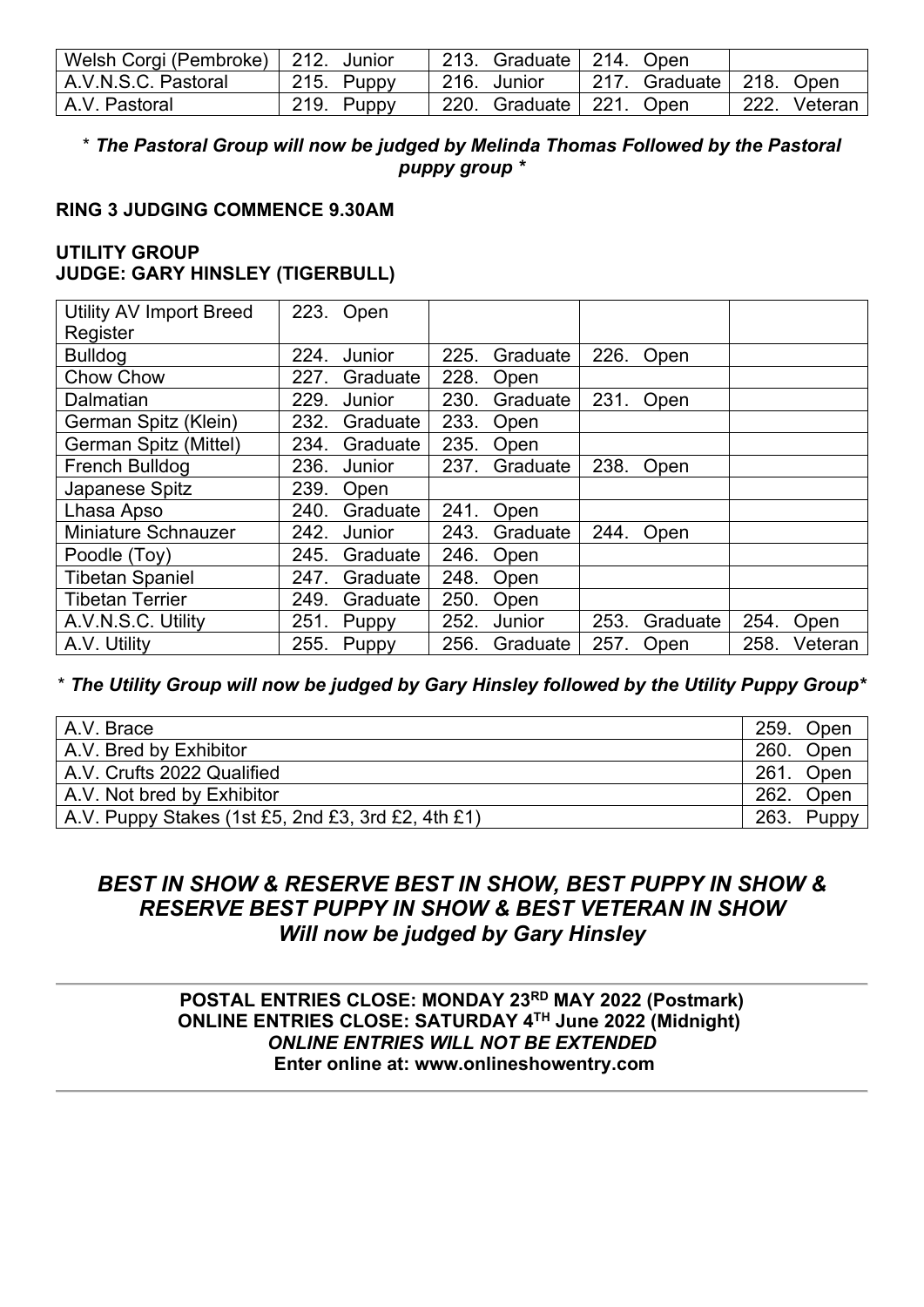#### **RULES AND REGULATIONS**

- 1. The show will open at **8.30am.**
- 2. Dogs will be received at any time but it is the exhibitor's responsibility to ensure that exhibits are available for judging when required.
- 3. Judging will commence at **9.30am**.
- 4. Exhibits may be removed from the show after their judging has been completed. The Show will close half an hour after all judging has been completed.
- 5. **Entry fees:** First Entry per Dog: £6.00; Subsequent entries with same dog: £1.00 per class; Handling £2.00 Per Class; Not For Competition: £1.00 per dog (full Details to be included on Entry Form); Prepaid Catalogues: £3.00 (Limited Number on day at £3.50); Membership: Single £1.50, Joint £2.00. Online entries to be made at www.onlineshowentry.com
- 6. **Prize money**. The amount of prize money on offer at this show is: Puppy Stakes (1st £5, 2nd £3, 3rd £2, 4th £1); Junior Handler £5; Adult Handler £5
- 7. The Committee reserves to itself the right to refuse entries.
- 8. Puppies under six calendar months of age on the first day of the show are not eligible for exhibition.
- 9. The mating of bitches within the precincts of the show is forbidden.
- 10. Best Puppy in Show

Where a Best Puppy in Show competition is scheduled the Best Puppy in Show is a puppy which has competed and has been declared Best Puppy in Breed, Best Any Variety Not Separately Classified Puppy or Best Any Variety Imported Breed Register Puppy. A puppy is a dog of six and not exceeding twelve calendar months of age on the first day of the Show. Where the Best of Breed, Best in Group or Best in Show is a puppy it may, at the discretion of the judge, be awarded Best Puppy in Breed, Best Puppy in Group and Best Puppy in Show respectively. Where the Reserve Best of Breed, Reserve Best of Group or Reserve Best in Show is a puppy which has only been beaten by an adult dog it may, at the discretion of the judge, be Best Puppy in Breed, Best Puppy in Group and Best Puppy in Show respectively. Consequently, selection of Best Puppy in Breed, Best Puppy in Group and Best Puppy in Show must follow the selection of Best of Breed, Best in Group and Best in Show respectively.

Best Puppy in Group and subsequent Group placings must be selected from:

- a) Those puppies declared Best Puppy in Breed.
- b) The puppy declared Best Puppy from the Any Variety Not Separately Classified classes in each group.
- c) The puppy declared Best Puppy from the Any Variety Imported Breed Register classes in each group.

Best Puppy in Show must be selected from the Best Puppy in Group winners.

#### 11. Best in Show

The dog declared Best in Show is a dog which has competed and has been declared Best of Breed, Best Any Variety Not Separately Classified or Best Any Variety Imported Breed Register.

1) Best of Breed

Where a breed is separately classified a Best of Breed may be declared but only from those dogs which have received a first prize in a breed class at the show. Where separate classes are provided for each sex of a breed a Best of each Sex must be declared.

2) Best of Group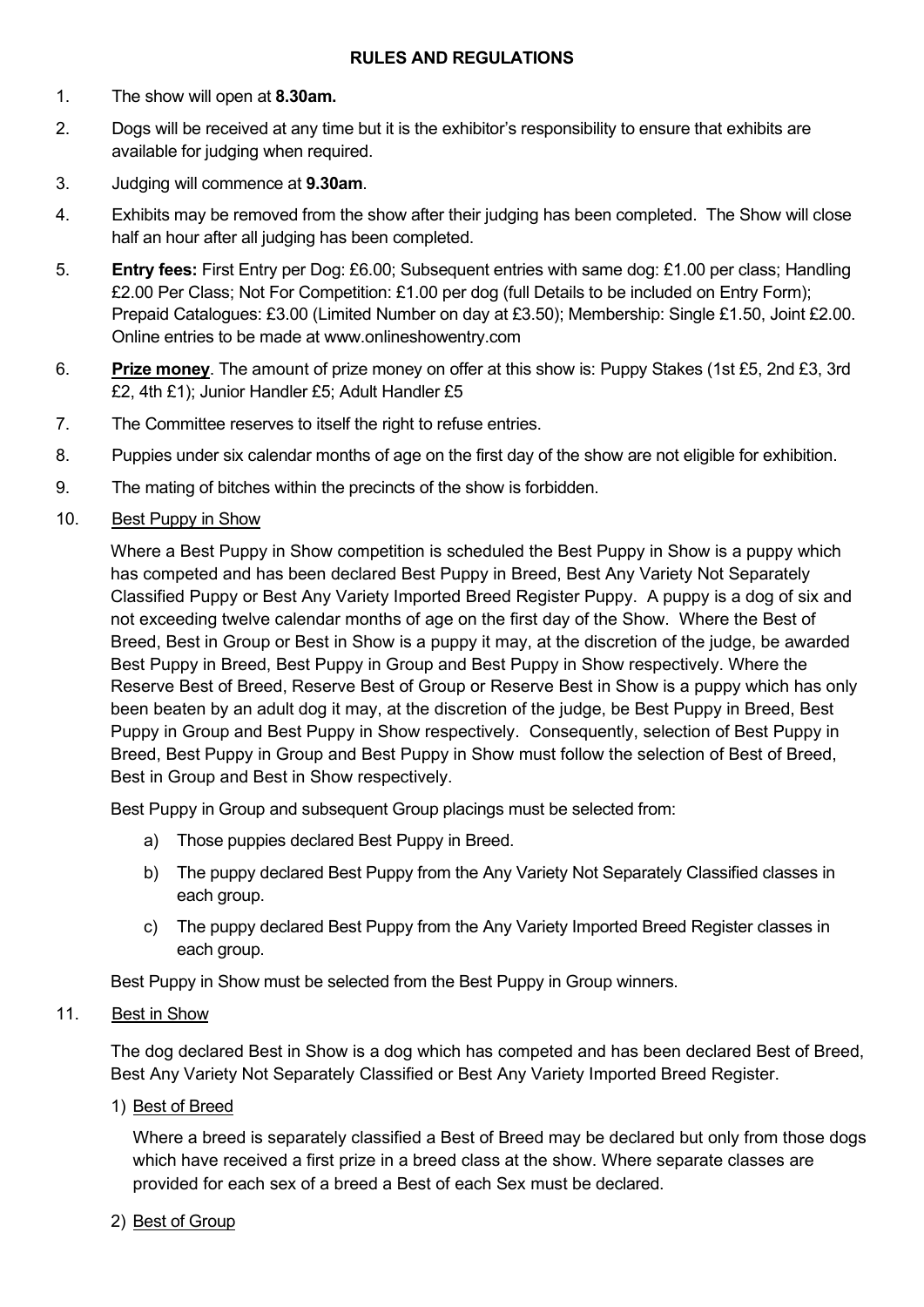Best of group and subsequent placings must be selected from:-

- a) The Best of Breed winners in each group
- b) The Best dog from the Any Variety Not Separately Classified classes in each group
- c) The Best dog from Any Variety Imported Breed Register classes in each group

#### 3) Best in Show

Best in Show must be selected from the Best of Group winners. Reserve Best in Show must be selected from the remaining group winners following the selection for Best in Show.

- 12. Exhibits will not be admitted to Best in Show competition after a period of ten minutes has elapsed since the announcement that exhibits are required for judging, unless they have been unavoidably delayed by previous judging not being completed on time, and then only with the special permission of the Show Management.
- 13. Exhibitors must not pick up dogs by their tails and leads when lifting them nor handle a dog in a manner which causes its feet not to touch the ground when on the move. This is not acceptable. Exhibitors should note that such practice would constitute harsh handling and reports of such practice will be referred to the Committee under Kennel Club Show Regulation F11.
- 14. All exhibitors must be familiar with Kennel Club Regulation F (Annex B) Regulations for the Preparation of Dogs for Exhibition.
- 15. All dogs resident outside the UK must be issued with a Kennel Club Authority to Compete number before entry to the show/event can be made. All overseas entries without an Authority to Compete number will be returned to the exhibitor/competitor.

#### 16. **DOGS IN VEHICLES ON HOT DAYS**

Your dog is vulnerable and at risk during hot weather and The Kennel Club offers the following guidance to help guide you through the do's and don'ts travelling to and whilst at Kennel Club licensed events.

- When travelling to a show please take a moment to consider whether the route to the show is on a busy holiday route, and leave earlier to avoid increased time in traffic jams.
- If your vehicle is not air-conditioned seriously consider whether travelling to the show is a good idea at all.
- The vehicle should be as fully ventilated as possible, and plenty of stops should be taken, with lots of water available to drink.
- **Ensure your dog is not sitting in full sunlight. There should be plenty of free flowing air around** the dog.
- **•** When at the show, never leave your dog in the vehicle.
- Keep the dog in the shade take your own shade for example a large umbrella and always have plenty of water available to drink so your dog stays well hydrated.
- Avoid your dog taking part in unnecessary exertion, or from standing in exposed sunlight for extended lengths of time.

Remember, if you feel hot your dog is very likely to feel much hotter and dehydrated, and this could lead to dire results. Please look after your dog's welfare.

#### WARNING: IF YOUR DOG IS FOUND TO BE AT RISK FORCIBLE ENTRY TO YOUR VEHICLE MAY BE NECESSARY WITHOUT LIABILILTY FOR ANY DAMAGE CAUSED.

17. Anyone whose dog is entered at a Kennel Club licensed event should take all reasonable steps to ensure the needs of their dog(s) are met, and should not put a dog's health and welfare at risk by any action, default, omission or otherwise. Breach of Kennel Club Regulations in this respect may be referred to the Board for disciplinary action under The Kennel Club Rules and Regulations. The use of pinch collars, electronic shock collars, or prong collars, is not permitted at any show licensed by The Kennel Club. This shall apply at the venue or within the precincts of the show.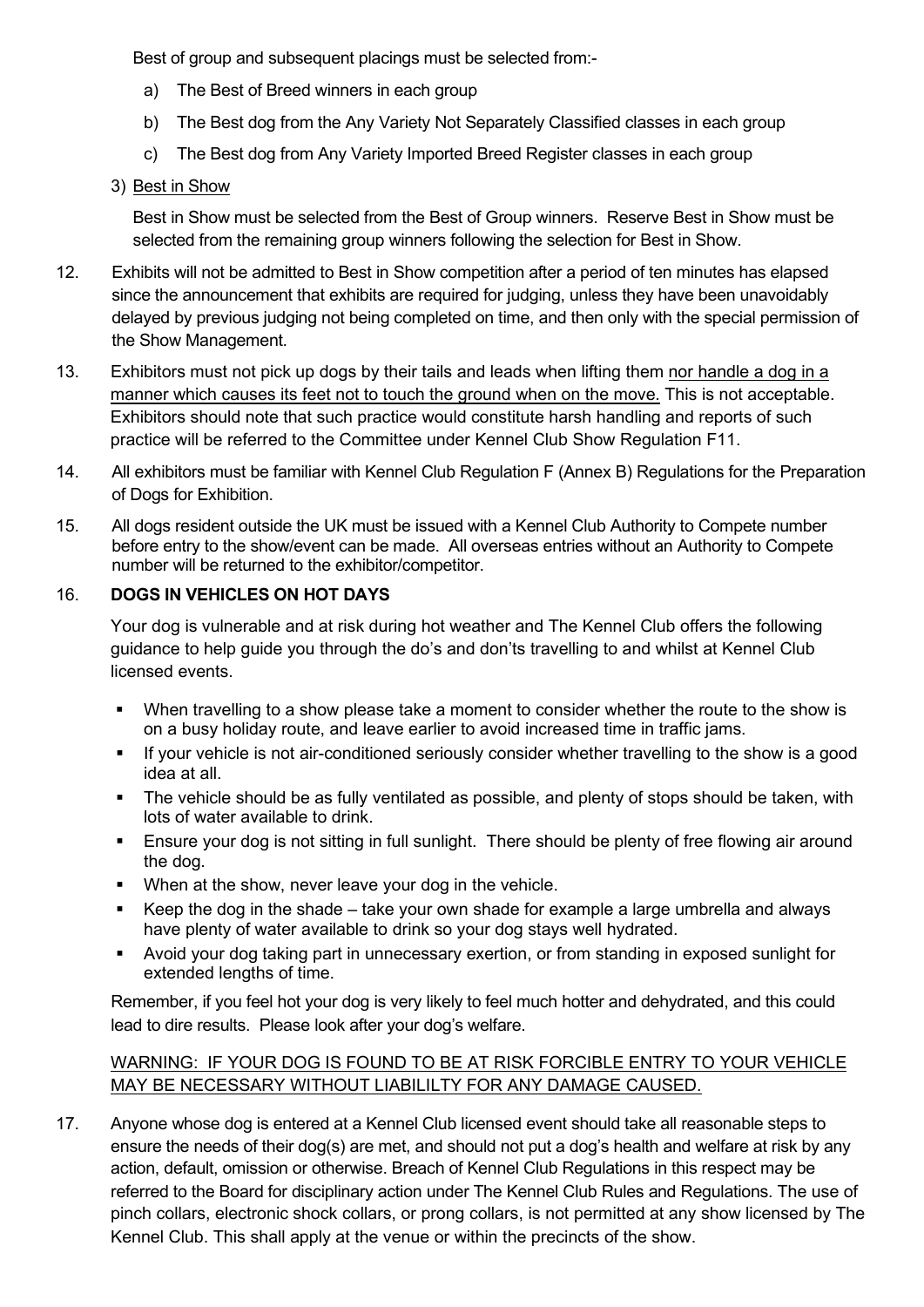- 18. **Not for Competition**: Not for Competition entries will be accepted. Details of each dog so entered must be recorded on the entry form and must be Kennel Club registered or
- 19. No modifications will be made to the schedule except by permission of the Board of The Kennel Club, which will be followed by advertisement in the Canine press wherever possible.

#### **DEFINITIONS OF CLASSES**

In the following definitions, a Challenge Certificate includes any Show award that counts towards the title of Champion under the Rules of any governing body recognised by The Kennel Club.

Wins at Championship Shows in breed classes where Challenge Certificates are not on offer shall be counted as wins at Open Shows.

In the case of a dog owned in partnership and entered in Members' classes or competing for Members' Specials each partner must at the time of entry be a member of the Society.

In estimating the number of awards won, all wins up to and including the seventh day before the date of closing of postal entries shall be counted when entering for any class i.e. **17th May 2022***.*

Wins in Variety classes do not count for entry in breed classes but when entering in Variety classes, wins in both Breed and Variety classes must be counted. First prizes awarded in any classes defined as Special do not count towards eligibility.

If an exhibitor reports before the judging of a class or classes that a dog has been entered which is ineligible, the exhibitor may choose one of the following options:-

(1) Withdrawal

The dog may be withdrawn from competition subject to the conditions of Regulation F(1)19.

- (2) Transfer
	- a. If a dog is ineligible for a class or classes as regards its breed, colour, sex, weight or height the Show Secretary shall transfer it to the equivalent class or classes for the correct breed, colour, sex, weight or height or, in the event of there being no equivalent class, Minor Puppy and Puppy excepted, to the Open class for the correct breed, colour, sex, weight or height.
	- b) For an exhibit entered incorrectly in a Minor Puppy class, Puppy class or Junior Class, which is over age but under twelve calendar months of age, eighteen calendar months of age or twentyfour calendar months of age respectively, the Show Secretary shall transfer the exhibit to the Puppy Class, Junior Class or Yearling Class respectively for the correct breed, colour, sex, weight or height and in the event of there being no Puppy, Junior or Yearling Class to the Open class for the correct breed, colour, sex, weight or height.
	- c) For any reason other than the above, the Show Secretary shall transfer it to the Open class for the correct breed, colour, sex, weight or height.
	- d) If an exhibit arrives late and misses a class, even if it is the only class in which the dog is entered, the dog may not be transferred to any other class.

| <b>PUPPY</b>    | For dogs of six and not exceeding twelve calendar months of age<br>on the first day of the Show.                                                                                                                                                                                                                  |
|-----------------|-------------------------------------------------------------------------------------------------------------------------------------------------------------------------------------------------------------------------------------------------------------------------------------------------------------------|
| <b>JUNIOR</b>   | For dogs of six and not exceeding eighteen calendar months of<br>age on the first day of the Show.                                                                                                                                                                                                                |
| <b>GRADUATE</b> | For dogs which have not won a Challenge<br>Certificate/CACIB/CAC/Green Star or four or more First Prizes at<br>Championship Shows in Graduate, Post Graduate, Minor Limit,<br>Mid Limit, Limit and Open classes, whether restricted or not<br>where Challenge Certificates were offered for the breed.            |
| <b>LIMIT</b>    | For dogs which have not become show Champions under The<br>Kennel Club Regulations or under the rules of any governing<br>body recognised by The Kennel Club, or won 3 or more<br>CC/CACIB/CAC/Green Stars or won 7 or more First Prizes in all<br>at Championship Shows in Limit or Open Classes confined to the |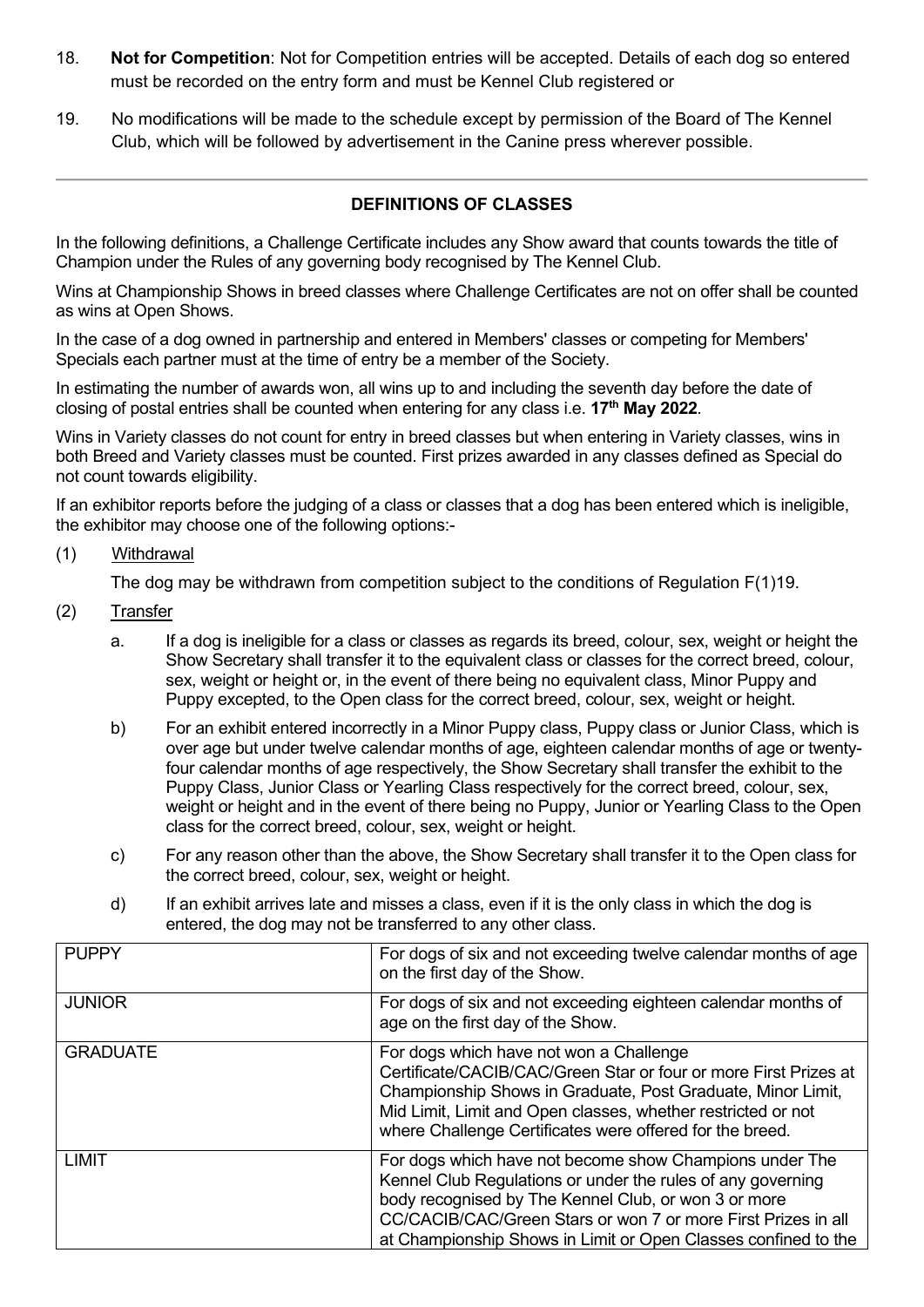|                                | Breed, whether restricted or not at Shows where Challenge<br>Certificates were offered for the breed.                                                                                                                                                                                                                                                                                                                                                                                                                                                     |
|--------------------------------|-----------------------------------------------------------------------------------------------------------------------------------------------------------------------------------------------------------------------------------------------------------------------------------------------------------------------------------------------------------------------------------------------------------------------------------------------------------------------------------------------------------------------------------------------------------|
| <b>OPEN</b>                    | For all dogs of the breeds for which the class is provided and<br>eligible for entry at the Show.                                                                                                                                                                                                                                                                                                                                                                                                                                                         |
| <b>VETERAN</b>                 | For dogs of not less than seven years of age on the first day of<br>the Show.                                                                                                                                                                                                                                                                                                                                                                                                                                                                             |
| <b>BRACE</b>                   | For two exhibits (either sex or mixed) of one breed belonging to<br>the same exhibitor, each exhibit having been entered in some<br>class other than Brace or Team.                                                                                                                                                                                                                                                                                                                                                                                       |
| <b>IMPORTED BREED REGISTER</b> | For breeds confined to the Imported Breeds Register and only<br>when an Interim Breed Standard has been published by The<br>Kennel Club. Such breeds may be exhibited in this class with<br>the Best Imported Register / Best Imported Register Puppy<br>being eligible for Best in Group / Best Puppy in Group or Best<br>in Show / Best Puppy in Show as relevant. Such breeds may<br>be entered into Imported Breed Register classes and/or Any<br>Variety or Stakes classes, with the exception of AVNSC<br>classes, for which they are not eligible. |
| <b>ANY VARIETY NOT</b>         | For breeds of dog for which no separate breed classes are                                                                                                                                                                                                                                                                                                                                                                                                                                                                                                 |
| <b>SEPARATELY CLASSIFIED</b>   | scheduled. These classes are not open to breeds which are<br>listed on the Imported Breed Register.                                                                                                                                                                                                                                                                                                                                                                                                                                                       |
| <b>ANY VARIETY</b>             | A Variety Class is one in which more than one breed or variety<br>of a breed with a breed standard can compete.                                                                                                                                                                                                                                                                                                                                                                                                                                           |
| <b>NOT FOR COMPETITION</b>     | Societies may at their discretion, accept Not for Competition<br>entries. Societies may accept such entries from breeds of dog<br>not included within the title of the Society and at Shows held<br>over more than one day, such entries may be accepted on any<br>day from any breed.                                                                                                                                                                                                                                                                    |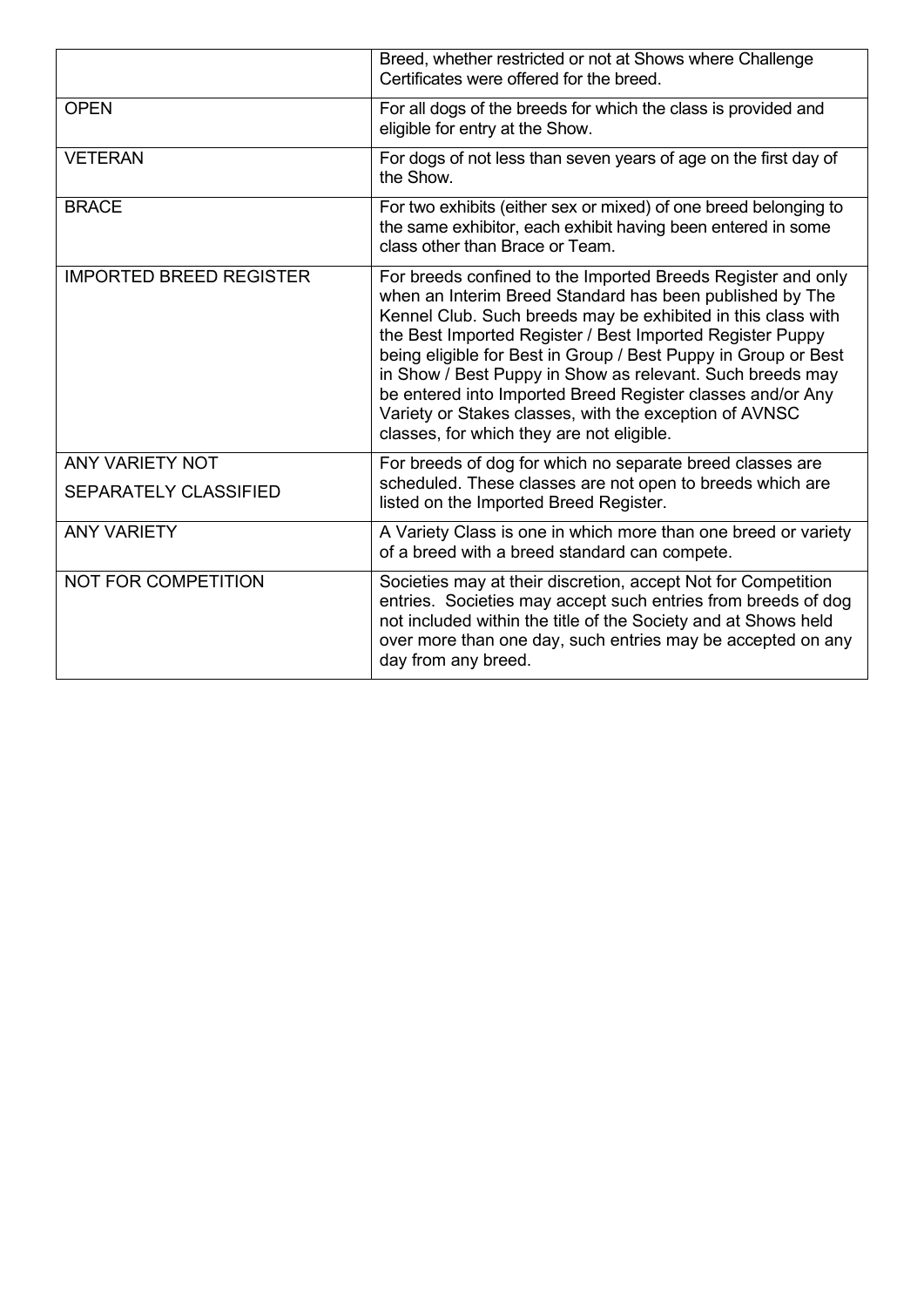# "**THE CAKE AND PAW CLUB FUN SHOW"**"

## **All dogs must be at least 6 months old**

# **SUNDAY JUNE 19TH2022**.

# *10.30am START*

# **USK EQUESTRIAN CENTRE. Rhadyr, Usk, NP151PW**



*JUDGE: - MRS. GWYNEIRA CLARK.* 

- *1/ HANDSOMEST DOG*
- *2/ PRETTIEST BITCH*
- *3/ BEAUTIFUL EYES*
- *4/ VETERAN/DOG OR BITCH*
- *5/ WAGGIEST TAIL*
- *6/ BEST CHILD HANDLER*
- *7/ BEST TRICK PERFORMED BY A DOG*
- *8/ DOG MOST LIKE ITS OWNER*
- *9/ BEST RESCUE*
- *10/ THE DOG THE JUDGE WOULD MOST LIKE TO TAKE HOME*



*ROSETTES FROM 1ST TO 4TH.PLACE IN EACH CLASS.* 

*ENTRIES ON THE DAY £2 A CLASS/UNLIMITED CLASSES £10.*